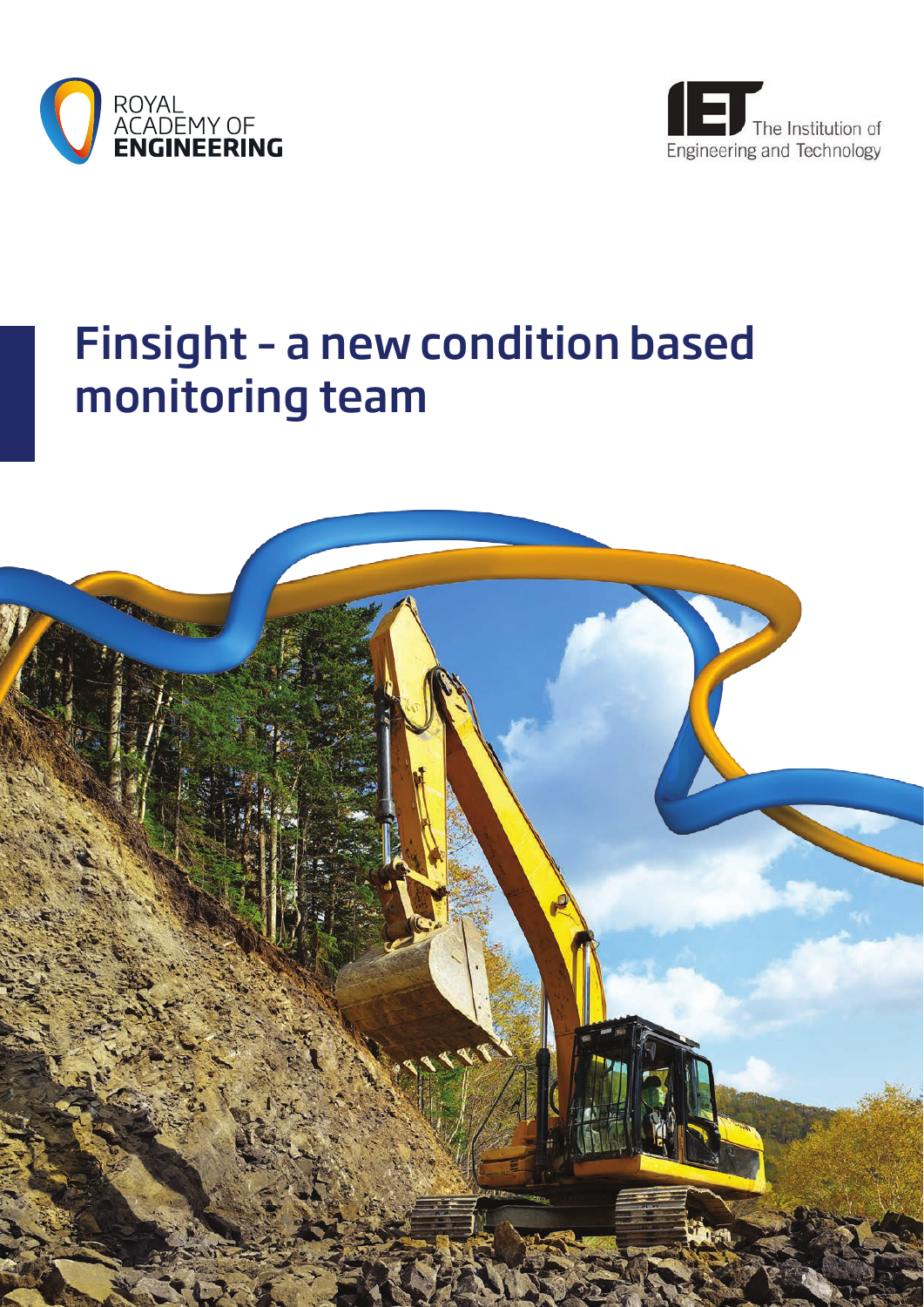# Finsight – a new condition based monitoring team

## Introduction

Finning (UK) Ltd is the UK division of Finning International Inc., one of the world's largest distributors of Caterpillar plant, complementary equipment and power systems. Towards the end of 2009, a number of factors motivated Finning to consider how they could support customers in a different, more comprehensive way. The increasing commoditisation of products coupled with challenging market conditions provided substantial motivation, and there was also a desire to focus on customer experience and how long-term customer relationships could be improved.

Finning focused on the challenge of providing condition-based information about machinery and plant status. The question was not just whether or not information could be obtained from a piece of equipment, but rather whether the information available was actually being used at the right time and in the right way.

Customers were facing an overload of data and, apart from the few with the resource and skill-set to deal with it, were becoming increasingly blinded by what they should and should not react to. In addition the information was being provided in separate 'silos' so customers were not always acting on information they may otherwise have done had a holistic picture been presented to them.

# **Motivation**

Finning identified the need for a new bespoke service that would allow customers to optimize their asset management. Through the proactive, holistic use of all the condition-based monitoring data available, customers would have the ability to minimise their total owning and operating costs.



An experienced, technical team has been put in place that is dedicated solely to analysing and interpreting this information. By doing a 'deep dive' into the data, the team is able to identify issues that are currently under the radar but which, through the use of recognised trends, could be identified as likely to cause serious problems in the future.

The team is also tasked with looking into all factors affecting a machine's health and performance costs. As well as component health, other critical factors are assessed such as operator performance, site conditions and equipment history.

# Development

The development of the solution centred around 3 key questions.

#### **Data** – how to ensure all the information was received in a consistent, logical way where the most critical machines could be prioritised?

As most of the data required could be obtained directly through API (Application Program Interface) feeds, it was decided that a dashboard-style tool that could be constantly updated would be the ideal

repository. Working with the in-house development team, Finning was able to define how the information should be displayed and what functionality was required so that the new process was as efficient as possible. The new dashboard uses an index rating, whereby every alert and event code received is rated and weighted into a cumulative score, thus allowing the most urgent cases to be pushed to the top of the pile for the condition-monitoring advisor to review. Information can be cleared, monitored and additional notes added, allowing the team to continually learn and improve in their responses.

#### **People** – how should the team be structured, what was the profile of the ideal candidate and how would the team be integrated into the existing business structure?

With customer contacts already well established in both the sales and service channels, there was concern that adding another option for customers could become confusing and be detrimental to the overall customer experience. The new service was therefore positioned as a centralised back-office function, with recommendations sent to customers via